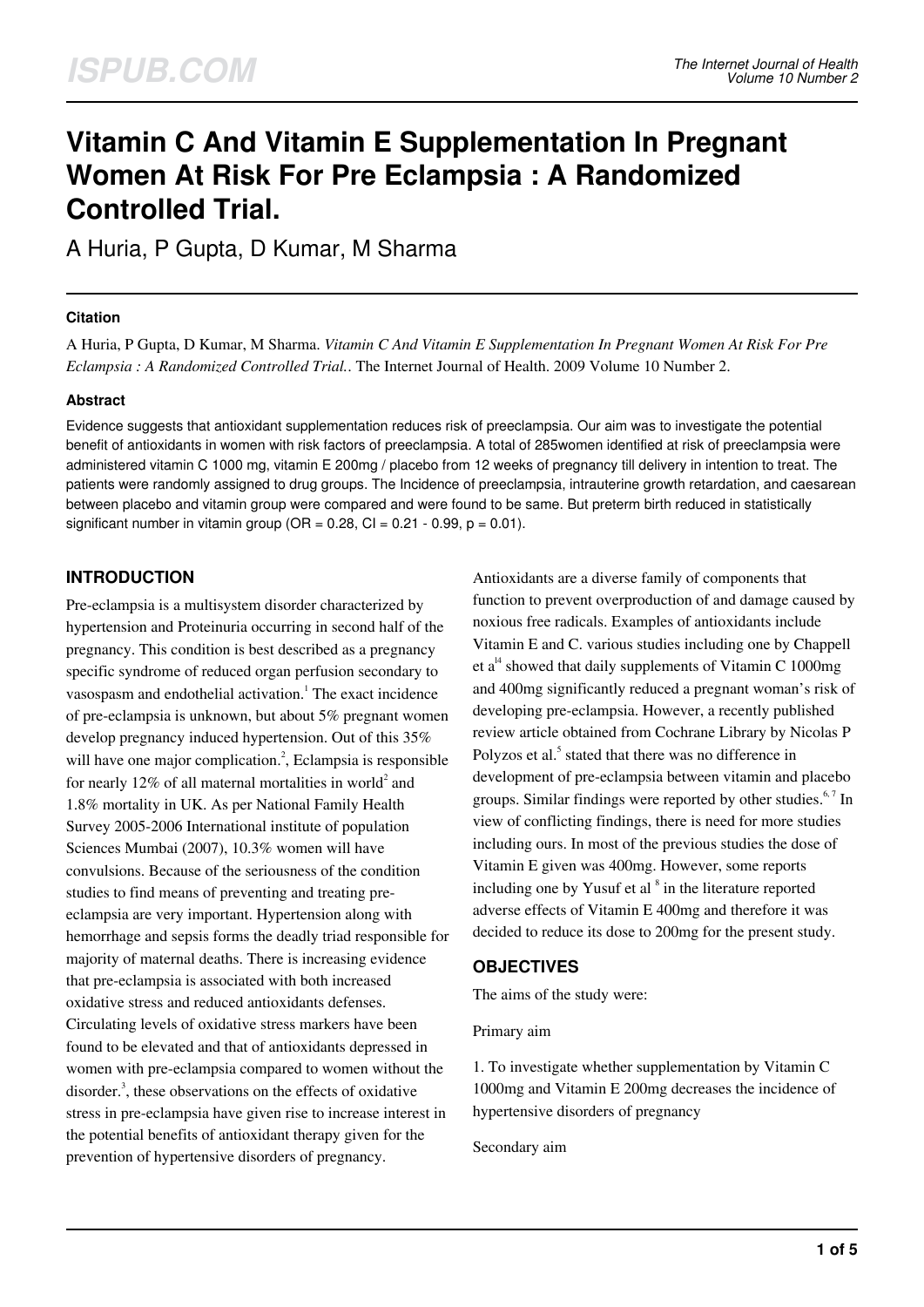1. To substantiate the observation that prime Para are at more risk of preeclampsia as compared to multi-gravida.

2. To find out the difference in incidence of pre-eclampsia, small for gestational age(below 10th percentile) and Preterm or low birth weight babies(less than 2.5 kg) and Caesarean section rate between the vitamin and placebo group .

3. To make recommendations accordingly.

## **HYPOTHESIS**

Pre-eclampsia is associated with both increased oxidative stress and reduced antioxidants defenses. Circulating levels of oxidative stress markers have been found to be elevated and that of antioxidants depressed in women with preeclampsia compared to women without the disorder. These observations on the effects of oxidative stress in preeclampsia have given rise to increase interest in the potential benefits of antioxidant therapy given for the prevention of hypertensive disorders of pregnancy. Antioxidants are a diverse family of components that function to prevent overproduction of and damage caused by noxious free radicals. This study is designed to test the hypothesis that treatment of pregnant women with antioxidants would alter endothelial cell injury linked to preeclampsia reducing the incidence of hypertensive disorder during pregnancy.

## **METHODS**

The study was conducted in the Department of Obstetrics and Gynecology of Government Medical College Hospital, Chandigarh. The present study was prospective randomized control interventional trial conducted during the period extending from June 2006 to August 2007. A total of 285 primigravida attending antenatal clinic were enrolled/registered. The group IA was administered orally vitamin-C 1000mg and vitamin-E 200mg and was labeled as intervention group (Vitamin Group). There were 145 subjects in this group. The group IB consisting of 140 primigravida subjects was randomly selected and was given oral placebo. Hence it was labeled as placebo group. Double blinding was ensured by random allocation of study subjects and coding of drugs .Another group comprising of 100 multi-gravida women (group-II) was also registered and was labeled as low risk group, intended to be meant for substantiating the findings that multi-gravida are at low risk for development of preeclampsia. Hence a total of 385 subjects (145 of group IA, 140 of group IB and 100 of group II) were enrolled for the study. All the above women were given iron and folic acid from 12 weeks of pregnancy

onwards to complete 100 doses. All the above women were followed up throughout pregnancy for any evidence of gestational hypertension or pre-eclampsia, and any evidence of intra uterine growth retardation (IUGR), incidence of preterm births and Caesarean section rates. Assessors were trained for giving interventions and evaluating outcome parameters efficiently before conducting the study. For further analysis only women satisfying following inclusion criteria were selected: agreeing to participate in the study, were primigravida with singleton pregnancy, and willing to deliver at our Institute. The exclusion criteria were women with BP > 130/85 mmHg at enrollment or already on antihypertensive treatment, with proteinuria, intent to deliver elsewhere, suffering from medical disorders like diabetes, hypothyroidism etc, known fetal malformations, or already using Vitamin C (more than 150 mg) or vitamin E (more than > 75 IU/day), or NSAID (Non steroidal antiinflammatory drug). Statistical analysis was done by using Normal test of proportions, Chi square-test, Odds ratios along with 95% confidence interval. SPSS-12 software was used for conducting statistical analysis.

# **RESULTS**

At the outset with the aim of substantiating whether primi are at higher risk for various complications like preeclampsia, preterm labor, IUGR, LSCS etc., their incidence in primi was compared with multi-gravida mother without any intervention in either group. There were 4 cases of eclampsia out of total of 100 multi gravida in contrast to 11 cases in primigravida (group IB). Since among multigravida (group-II) pre-eclampsia, as compared to primigravida (group-IB) was significantly less even without intervention, this group II - was excluded from further analysis. Out of 140 primigravida registered as group IB, 18 were lost to follow up and 16 delivered outside. Thus final analysis was for 109 subjects. Out of total 145 primi-gravida registered and intended for intervention (IA group), 16 lost to follow up and 22 delivered outside. Hence final analysis for 107 subjects was done. The patients of placebo and vitamin group were well matched economically and educationally, compared to placebo group, vitamin group has less pre-eclampsia disorder but it was not statistically significant ( $OR = 0.44$ ,  $p = 0.12$ ). However a chance association finding of reduced rate of preterm birth (birth weight  $< 2.5$  kg) was observed in supplemented group (OR = 0.28, CI = 0.21 to 0.99,  $p = 0.01$ ) which is statistically significant. Growth retarded babies did not show any statistically significant reduction in supplemented group as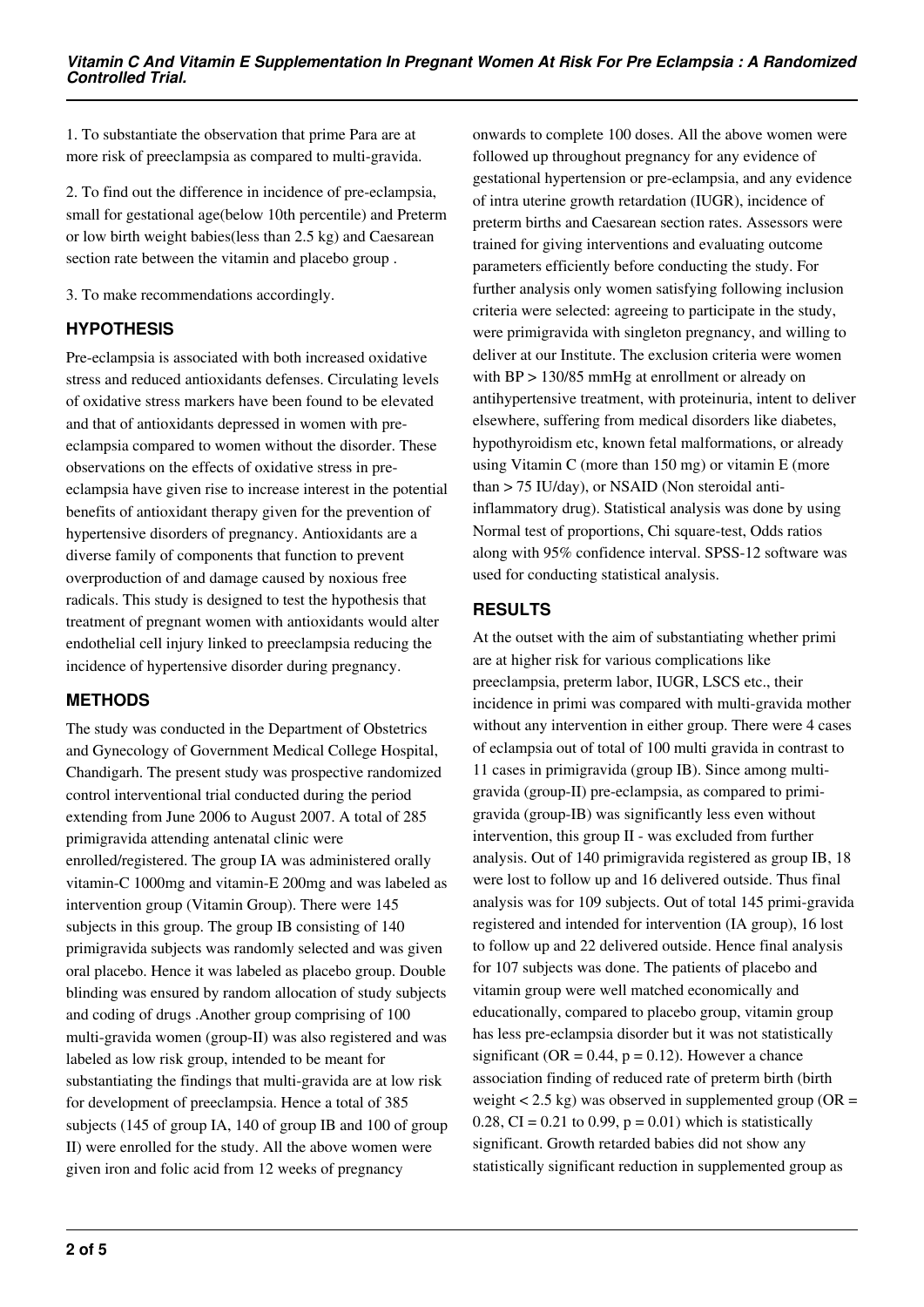compared to placebo group (OR =  $0.93$ , CI =  $0.38-2.3$  1, p =  $0.82$ ,  $X2 = 0.03$ ). Vitamin supplementation could not significantly reduce the caesarean rate  $(P=0.42)$ , odds ratio corresponding to the mode of delivery was found to be 0.76. No adverse events or side effect was observed in any of the intervention group (Table 1).

## **Figure 1**

| <b>Risk Factor</b>   |             | Vitamin group<br>(grouplA)<br>$(n=107)$ | Placebo group<br>(group1B)<br>$(n=109)$ | OR   | CI            | p value | x2   |
|----------------------|-------------|-----------------------------------------|-----------------------------------------|------|---------------|---------|------|
| Pre-eclampsia        | mild        | 03                                      | 06                                      | 0.44 | $.13 - 1.43$  | 0.12    |      |
|                      | severe      | 02                                      | 05                                      |      |               |         |      |
|                      | Total       | 05                                      | 11                                      |      |               |         |      |
| Gestational          | 34-37 weeks | 0 <sup>3</sup>                          | $\overline{11}$                         | 0.28 | $0.09 - 0.87$ | 0.01    | 6.16 |
| Age at               | <34 weeks   | 02                                      | 05                                      |      |               |         |      |
| delivery             | Total       | 05                                      | 16                                      |      |               |         |      |
| <b>IUGR</b>          |             | 12                                      | 13                                      | 0.93 | 0.38-2.31     | 0.82    | 0.03 |
| Mode of<br>Cesearean |             | 18                                      | 23                                      | 0.76 | $0.36 - 1.58$ | 0.42    | 0.64 |
| Delivery             | Vaginal     | 89                                      | 86                                      |      |               |         |      |
|                      | Total       | 107                                     | 109                                     |      |               |         |      |

## (Table-1) COMPARISION OF COMPLICATIONS OF PRE-ECLAMPSIA IN TWO GROUPS

## **DISCUSSION**

The overall incidence of pre-eclampsia was 7.04% which is in agreement with 7.6% incidence observed by Hauth et al. $9$ Observing no significant difference in the incidence of preeclampsia between vitamin and placebo group by present study is in agreement with other authors.<sup>5,, 6</sup> The latter group used same doses of Vitamin C but Vitamin E dose was more (i.e. 400mg) compared with 200mg used in our study. Compared with 11/107 (9.1%) incidence in placebo group, the incidence of pre-eclampsia was less; 5/109 (4.8%) in vitamin group but its incidence in multi-gravida (group-II) was also low; only 4/100 (4%) even without intervention, substantiating the finding of multi¬gravida being at lower risk of pre-eclampsia. A South Australia based study<sup>3</sup> also concluded that no relation of eclampsia with vitamin C or E levels exists. They, however used a reduced dose of vitamin C (158 mg) and vitamin E (6.76 mg). The study by Joseph A et al  $<sup>7</sup>$  also concluded that no relationship exists even after</sup> using vitamin C (1000mg) and vitamin E (400mg). Our analysis does not support to the hypothesis that vitamin C (1000 mg) and vitamin E (200mg) supplements given prophylactically from 12 weeks onwards leads to reduction in the rate of pre eclampsia in women at risk for this condition. One early trial reported that vitamin C and vitamin E significantly did not reduce the risk of pre eclampsia.<sup>4</sup> However, the most recent trials <sup>3,5,6,7</sup> nor our trial could substantiate this finding. Risk of growth restricted babies did not show any statistical significance reduction in

vitamin supplemented group. Findings of a non randomized study<sup>9</sup> indicate that high dose vitamin E could lead to a reduction in the birth weight of babies, but no such association was found in our randomized control trial. Even caesarean section rate did not show any statistical difference. The rate of low birth babies born less than 37 weeks was lower in statistically significant numbers in supplement group in our study, which is not supported by any previous study, instead in a trial by L Poston the rate of low birth weight babies increased in supplemented group.<sup>6</sup> A Cochrane meta analysis $3$  of antioxidant supplements for preeclampsia suggests a modest benefit, but includes studies in which micronutrients other than antioxidants were used. In another study  $11$  vitamin C supplements or placebo were given to women at risk of preterm labour to investigate the hypothesis that gestation would be prolonged. The study was terminated early because of an increase in spontaneous preterm labour in the treatment group. But Cochrane reviews role of vitamin E and C<sup>3</sup> supplementation in pregnancy emphasize the need to establish the safety of their use in high doses in pregnant women. The efficacy of dietary supplementation of Vitamin C (1000 mg) and vitamin E (200 mg) in high risk pregnant women for prophylaxis of pre-eclampsia requires larger multicentric trials to support our results. Interpretation of the results - taking into account our study hypotheses antioxidant did not lead to reduction in the rate of pre eclampsia in women, but can reduce the rate of preterm deliveries.

# **CONCLUSION**

The supplementation of vitamin E and vitamin C to pregnant women at risk of preeclampsia did not alter the rate of development of preeclampsia, intrauterine growth retardation or the rate of caesarean sections in this study. Vitamin E and vitamin C supplementation did decrease the risk of preterm deliveries in the vitamin group as compared to placebo group. However, larger multicentric studies are needed to support these results.

## **ACKNOWLEDGEMENTS**

The study was conducted in the Department of Obstetrics and Gynecology of Government Medical College Hospital, Chandigarh.This study was approved by Institutional Ethics Committee of Government Medical College Chandigarh. Registration - under department of science and technology, Chandigarh Administration No - S&T/RP/11/05/2138-2143 DATED - 29/11/05. Funding-This study received financial grant from Department of Science and Technology,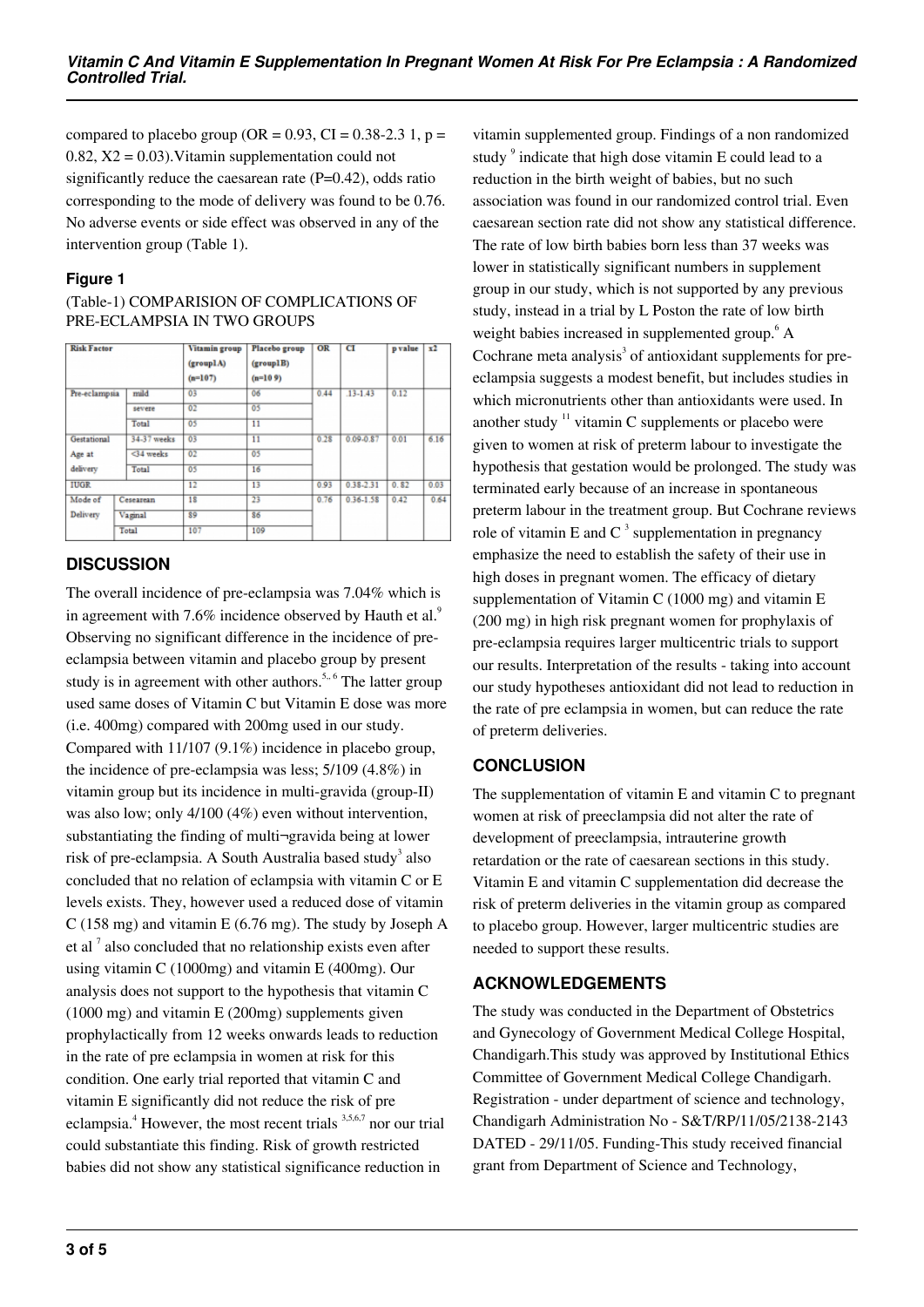Chandigarh, India

The authors are thankful to Mrs. Kamlesh a medical social

worker, working at the Department of Gynecology and

Obstetrics Government Medical College and Hospital

Chandigarh.

#### **References**

1. Cunningham FG, Gant NF, Leveno KJ et al. Hypertensive disorders in pregnancy. In Williams Obstetrics, 22 Ed, New York, Mc Graw-Hill, 2005, pp 762-808.

2. Park K. Preventive Medicine in Obstetrics, Pediatrics and Geriatrics. Parks Textbook of Preventive and Social

Medicine. 19 edition 2007 Banarasi Das Bhanot Jabalpur. p 446.

3. Rumbold AR, Crowther CA et al. Vitamins C and E and the risks of pre-eclampsia and perinatal complications. N Engl J Med 2006; 354:1796-806.

4. Chappell LC, Seed PT, Briley A et al. Effect of antioxidants on the occurrence of preeclampsia in women at increased risk: a randomized trial. Lancet

1999;354(918):810-816.

5. Nicolaos P. Polyzos, Davide Mauri, Maria Tsappi et al.

Combined vitamin C and E supplementation during pregnancy for preeclampsia prevention: A systematic review. Obstetrical and Gynecological Survey 2007;62(3):202-206.

6. Poston L, Briley AL, Seed PT, Kelly FJ et al. Vitamin C and E in pregnant women at risk for preeclampsia (VIP trial): randomized placebo – controlled trial. The Lancet 2006;367:1145-54.

7. Joseph AS, Salvio F, Joao LP, Marilza VC et al. Antioxidant therapy to prevent preeclampsia. Obstetrics and Gynecology 2007; 110(6):1311-1318. 8. Yusuf S, Dagenais G, Pogue J et al. Vitamin E

supplementation and cardiovascular events in high risk patients. The Heart Outcomes Prevention Evaluation Study Investigators. N Eng J Med 2003;342 (3):154-160.

9. Hauth JC, Ewell MG, Lewine RJ et al. Pregnancy outcomes in healthy nulliparous who developed

hypertension. Obstet Gynecol 2000; 55:24-28.

10. Boskovic R, Gargaun L, Oren D, Djulus J, Koren G. Pregnancy outcome following high doses of vitamin E supplementation. Reprod Toxicol 2005; 20: 85-88 11. Steyn PS, Odendaal HJ, Schoeman J, Stander C, Fanie N, Grove D. A randomised double-blind placebo-controlled trial of Ascorbic acid supplementation for the prevention of pre-term labour. J Obstet Gynecol 2003; 23: 150-155.